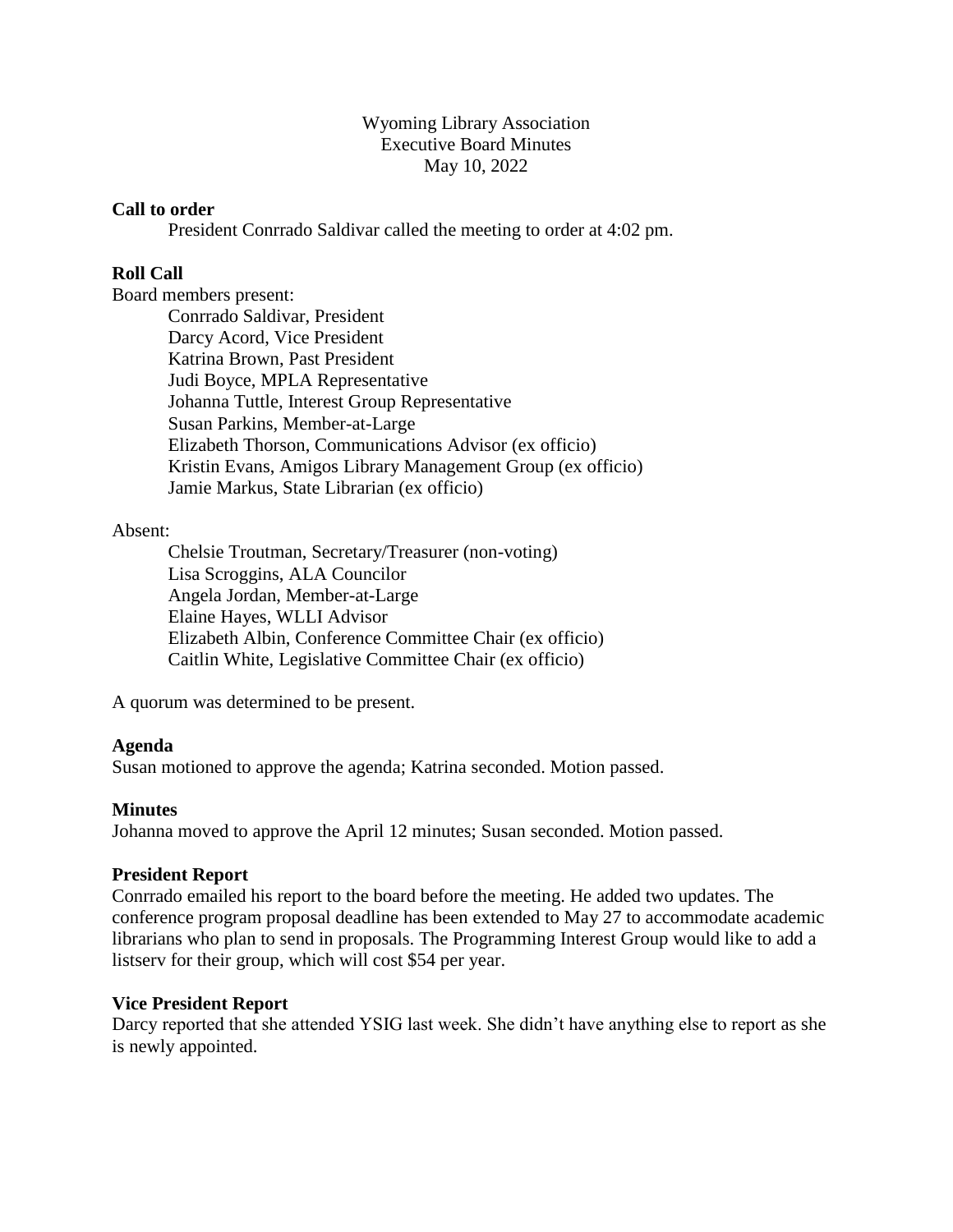# **Past President**

Katrina said they were happy to get all of the open positions filled. If anyone knows of other vacancies, let her know as that is one of the tasks past presidents are responsible for.

#### **Secretary/Treasurer**

Chelsie was absent.

# **Amigos Report**

Kristin reported that membership numbers look good. We now have 207 active members. This includes an addition of 3 institutional members that signed up in the last month. \$11,000 in dues came in last month. Over \$9,000 of that was for institutional memberships, with a portion assigned to EveryLibrary. A \$32,000 payment was due to EveryLibrary this month, which put us short a bit for the month, but we are still up by \$7,800 for the year. Kristin worked on other tasks including updating memberships, and creating a new expense account for youth services to use. She will be working on tax documents next, and working with Chelsie to discuss what Amigos does and to review WLA finances. Conrrado noted that he sent the invitation to Darcy and Angela as well so they can learn more about Amigos.

# **ALA Councilor's Report –**

Lisa was absent.

# **MPLA Representative –**

Judi reported that she met with the MPLA board last month. They discussed creating a state rep advisory group that would meet separately in addition to joining the quarterly board meetings to increase the participation of the state representatives and their role within the organization. The conference will be August 3-6 in Missoula, MT. Conference registration opens this month. MPLA members will receive an email with a link to register when it's ready. Judi has a board membership to give away. If you know of someone who would like to join MPLA please let her know. MPLA is looking for people who might potentially like to get involved and serve on committees and such. The monthly Chew and Chat will be at noon on May 25. You do not need to be a member to attend the Chew and Chat. Email Judi if you want a link. Conrrado noted that there is a \$600 budget for expenses for Judi to attend.

# **Interest Groups –**

Johanna reported the following: SLIG – No news from them given that end of school year is busy.

LEAD – The group recently met. Katrina will be working on memberships.

YSIG – Spring meeting just happened. Becky reported that it went well. Great conference with great feedback from those attending.

PIG- Held a meeting. They have decided not to have membership fees. Amelia will post on WLA website meeting times.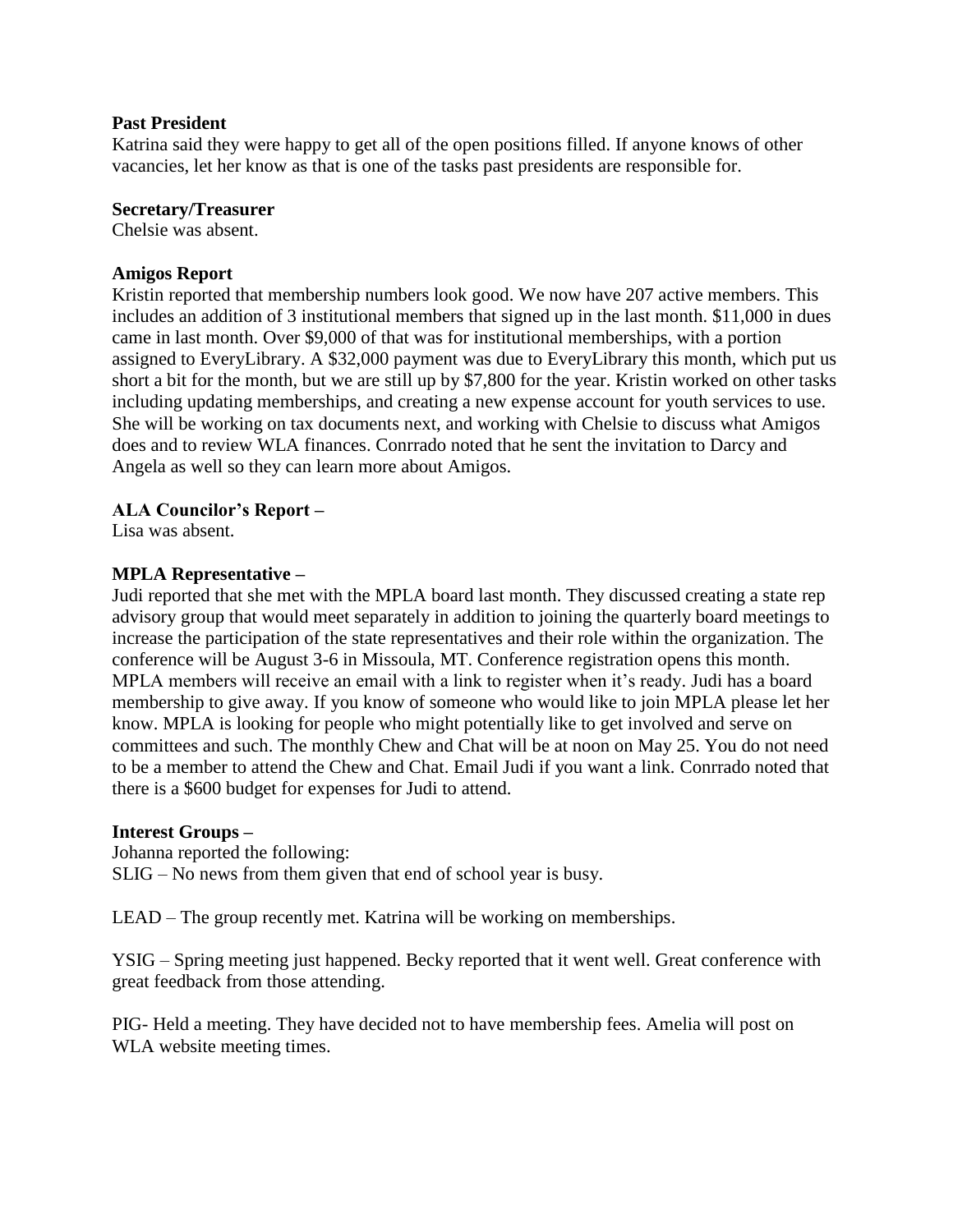#### **Members-at-Large –**

Susan reported that she was happy that the deadline was extended for the conference proposals. She knows a few people in her division were planning to send something in.

**Members-at-Large –** Angela – absent and nothing to report

**WLLI Report –** Elaine was absent and had nothing to report. Conrrado noted that everything is about finalized for the retreat.

**Conference Committee Chair -**

No report

**Legislative Committee –** No report

**Awards/Grants committee –**

No report

# **Communications Advisor –**

Elizabeth Thorson had nothing to report but asked how long the Ukrainian support notice should be at the top of the page. She noted that there are other things to report. Conrrado asked her to find a different spot for it and put more current events at top of the page.

# **Membership Ad-hoc committee –**

Elizabeth Thorson had nothing to report.

# **EDI Ad-hoc committee –**

Eva Dahlgren was unable to attend but sent an email reporting that the EDI committee will continue the open conversations in June, July, and August. An email will be sent out next week with the dates. Registration will be required again. The topics covered will be ageism (June), intersectionality (July), and mental illness (Aug) (if they can find someone qualified to discuss). The committee is still looking at options for online EDI training. Two members have left the committee. They will send out a call for new volunteers interested in being on the EDI committee.

# **State Librarian –**

Jamie apologized for missing last month's meeting. He said the state library is "beyond excited" to be open on the weekend to host the WLLI conference in June. He reported that he collaborated with WLA leadership in securing nomination and award for Terri Leslie. The award ceremony will take place at 7 pm, on Friday at ALA conference. When they know where, they will send an announcement to attend, and wear your brown and gold to represent Wyoming. Jamie also noted that the legislative reception will be the first Thursday – January 12, 2023. The state library is working with the governor's office on a plan for spending ARPA funds. The governor's office gave \$12.6 million to "go build and renovate some libraries." The US Treasury will have to